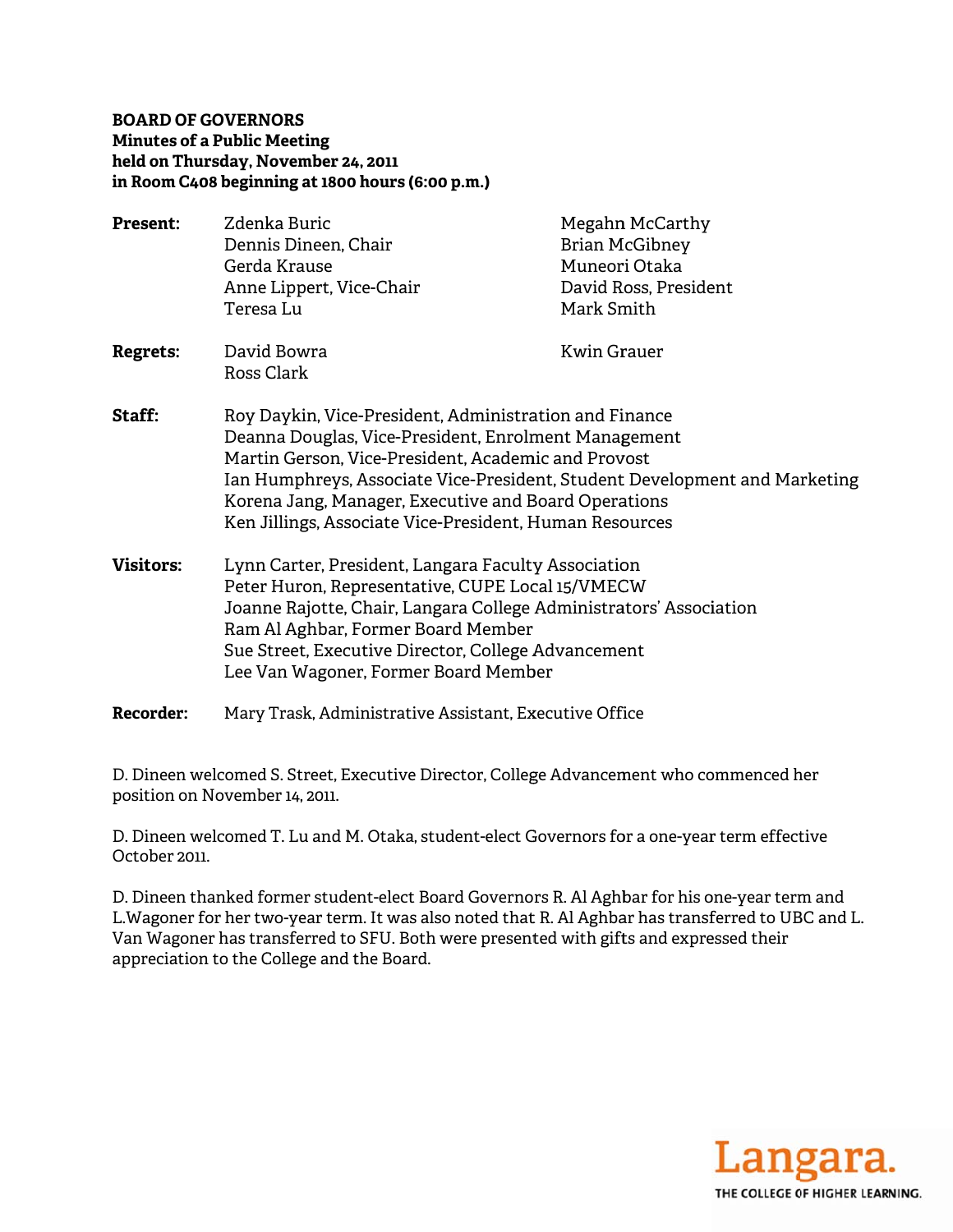# held on Thursday, November 24, 2011<br>1**. APPROVAL OF THE AGENDA**

It was m oved by A. L Lippert, seco nded by B. M McGibney  **TH HAT, the Age enda be appr roved.** 

**Ca arried Unan nimously.** 

## 2. APPROVAL OF THE MINUTES and BUSINESS ARISING

## a) Minutes of the Meeting held on September 22, 2011

Joanne Rajotte noted a correction to D. Thorpe's title which should read Secretary, Langara College Administrators' Association.

It was moved by M. Smith, seconded by B. McGibney  **TH HAT, the Min nutes of the Langara Co llege Board Public Meet ting hel d on Septem mber 22, 2011 1 be approve ed.** 

**Ca arried Unan nimously.** 

# **3. CH AIR'S REPO ORT**

## **a) Com mmunity Co onnections**

D. Dineen reviewed the activities as noted in the Community Connections memo attached to the agenda.

#### b) Board Retreat

D. Dineen noted the Board Retreat was held on November 4 and 5, 2011. He noted that the following took plac ce:

- $\bullet$ Presentation by J. Reed on the current landscape of post-secondary in the province and current t influences;
- $\bullet$ Presentations made to out-going board members D.Chiang and B. Falstead;
- $\bullet$ Review of p rogress on c current insti tutional obj ectives and priorities;
- $\bullet$ Identification of priorities relative to future programming.

o ldentification of priorities relative to future programming.<br>D. Dineen also gave thanks to D. Ross, K. Jang and all participants for their time and effort put into the retre at.

# **c) Com mmittee Me embership**

D. Dineen highlighted the 2011/2012 Committee Membership list attached to the agenda.

# **4. PRE ESIDENT'S R REPORT**

D. Ross welcomed S. Street, Executive Director, College Advancement who commenced her position on November 14, 2011 and noted her fundraising background.

D. Ross referenced his memo dated November 17, 2011, attached to the agenda which highlighted College events that occurred in October and November 2011.

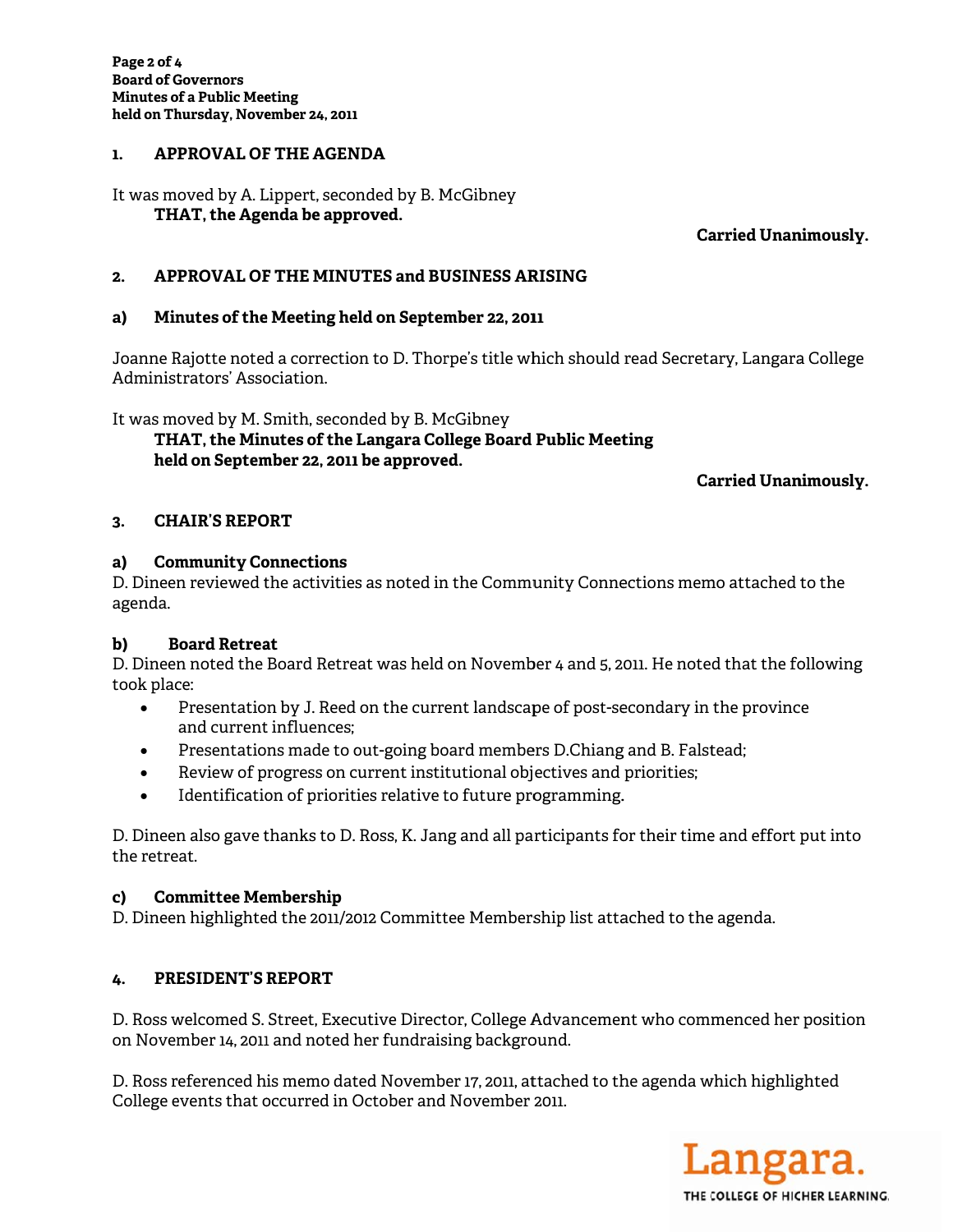D. Ross provided information on the following:

- Federal and Provincial updates;
- NSERC approval;
- Donations (Kero, Connolly);
- International MOU signings (Royal Institute of Nursing, Sussex University, Seoil University);
- Premier's Trade Mission to India;
- Student engagement (TEDxLangara, Sam Sullivan's Public Salon, lunches with the President, LSU Executive meeting, CARES program);
- NCMPR Awards (Viewbook "The Big Book of Possibilities", Promotional Campaign 40th on 49th Event, Website, Mobile App - Nifty and Thrifty/Bank for Your Buck).

#### 5. **COMMITTEE REPORTS**

#### Coordinating Committee - Minutes of Meeting held on October 4, 2011 a)

D. Dineen highlighted the minutes of the Coordinating Committee meeting held on October 4, 2011 noting the Coordinating Committee reviewed the Quarter 2 Report for 2011/12 and confirmed the report was submitted to the Ministry.

D. Dineen noted that the Coordinating Committee will need to review the Quarter 3 Forecast for 2011/12 before the Ministry's submission date of early January 2012.

#### Administration and Finance Committee - Minutes of Meeting held on November 14, 2011 b)

R. Daykin presented the minutes of the Administration and Finance Committee meeting held on November 14, 2011. Noting three questions were asked by board members and that the sharing of these comments will be given at the next Finance Committee meeting to be held on January 16, 2012.

#### **EDUCATION COUNCIL REPORT** 6.

G. Krause highlighted the summary report of the Education Council meeting held on September 20, 2011 attached to the agenda and noted a number of program changes and new courses.

G. Krause highlighted the summary report to the Education Council meeting on October 18, 2011 attached to the agenda and noted a number of new courses and course changes.

#### **BOARD MEMBERS' REPORT** 7.

Nil.

#### **CONSTITUENT GROUP REPORTS** 8.

D. Ross highlighted that Associate Vice-President, Human Resources, K. Jillings has announced his retirement and thanked him for his 17 years of service with the college.